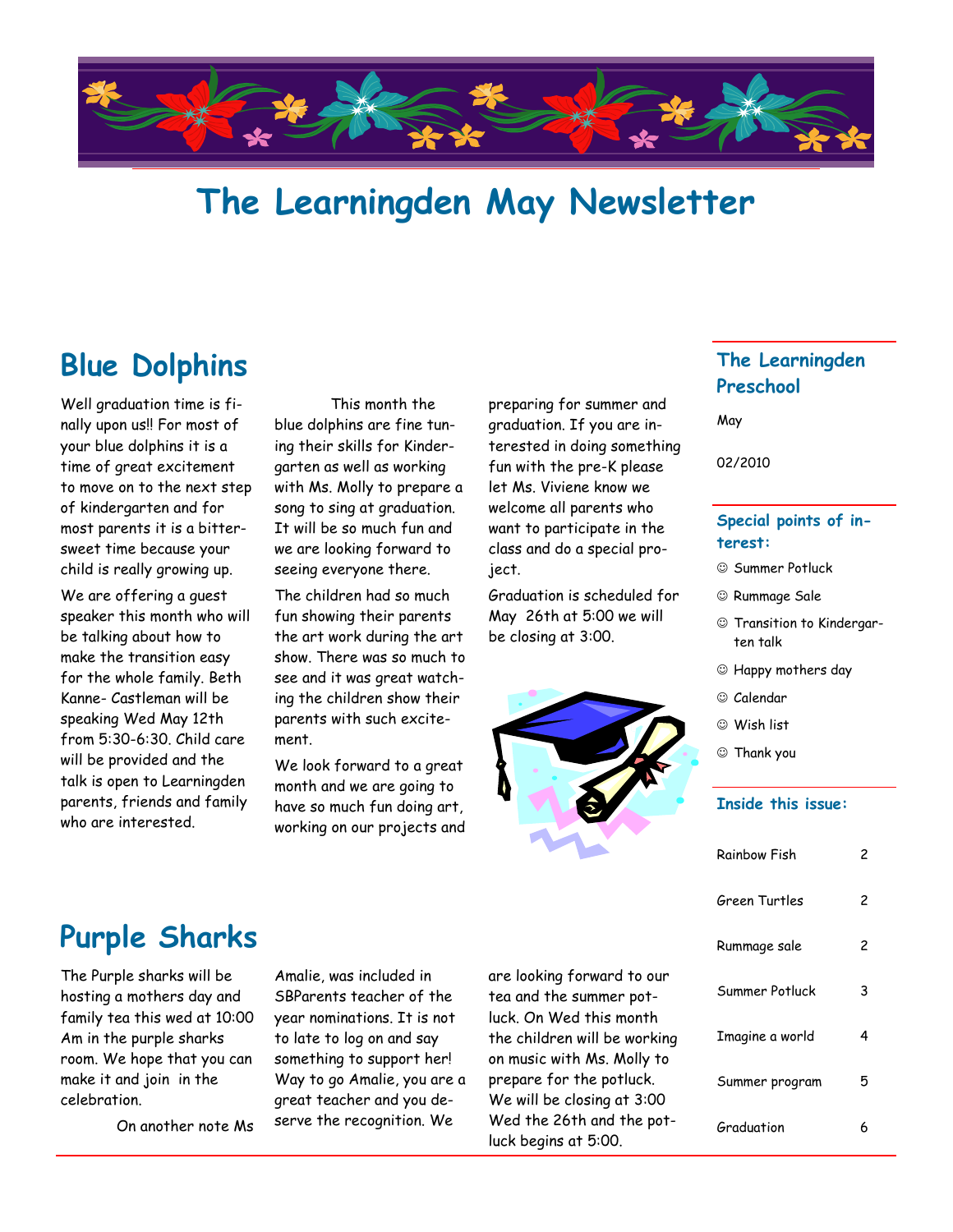## **Rainbow Fish**

We are so excited about our new Rainbow Fish Friends. Our class is growing and we are learning so much about one another. The art show was a great success we had a great turnout and everyone had a great time. This month we will be making mothers day gifts, practicing our song for graduations, working with clay and continuing to work in our garden taking care of the plants. The children love our new indoor soil exploration station and this will stay until the end of May when we transform that area into something else. It was great to be able to incorporate our plants

from outside and use them indoors in our exploration area. The children added frogs and lizards and it really made the area a fun place to explore and spend time.

We would like to with all mothers a wonderful mothers day and to remind you of how special everything you do is to your children. Some of our Rainbow fish are just potty training and we want to make sure that you let us know if there is any special routine you do at home which will help us to support your children while they are at school.



### **Green Turtles**

Well our green turtles will be making projects for their moms this week as well as continuing to explore our sensory station we have set up in the room. They really enjoy scooping rocks and putting different materials in the sensory tub. The have also really started to take an interest in painting so we will continue to make flowers for our lights in the classroom. If you have not seen all of the work it is something not to be missed. Our new friends are settling in so well and we love having them so much. This is a great class and it is fun to see everyday what funny, and inquisitive conversations and experiences they have on this journey to get to know each other better. The children have also really started to enjoy our group

time where they read stories and sing songs and it is also a time for them to connect with one another and a great time to transition from outside to inside time.

#### **Summer Potluck and Graduation**

We will be having our summer potluck and graduation Wed May 26th at 5:00-7:30. It will be a fun night full of trains, bouncers, performances, by the kids, a potluck and a special graduation for our pre-k class. Elings park Godric grove has become tradition for this event and this year is no exception!! There will be signs leading you to the area and



the children will be having their performance in the Wells Fargo amp theater. For new parents this is a special event that is one of the best all year. We look forward

to a special night with friends, food, sharing, fun, and celebration. Please let us know if you can not attend. The Learningden will be closing at 3:00 that day to prepare for the potluck sorry for any inconvenience.

\*Please bring picnic Blankets this year they no longer provide tables and chairs.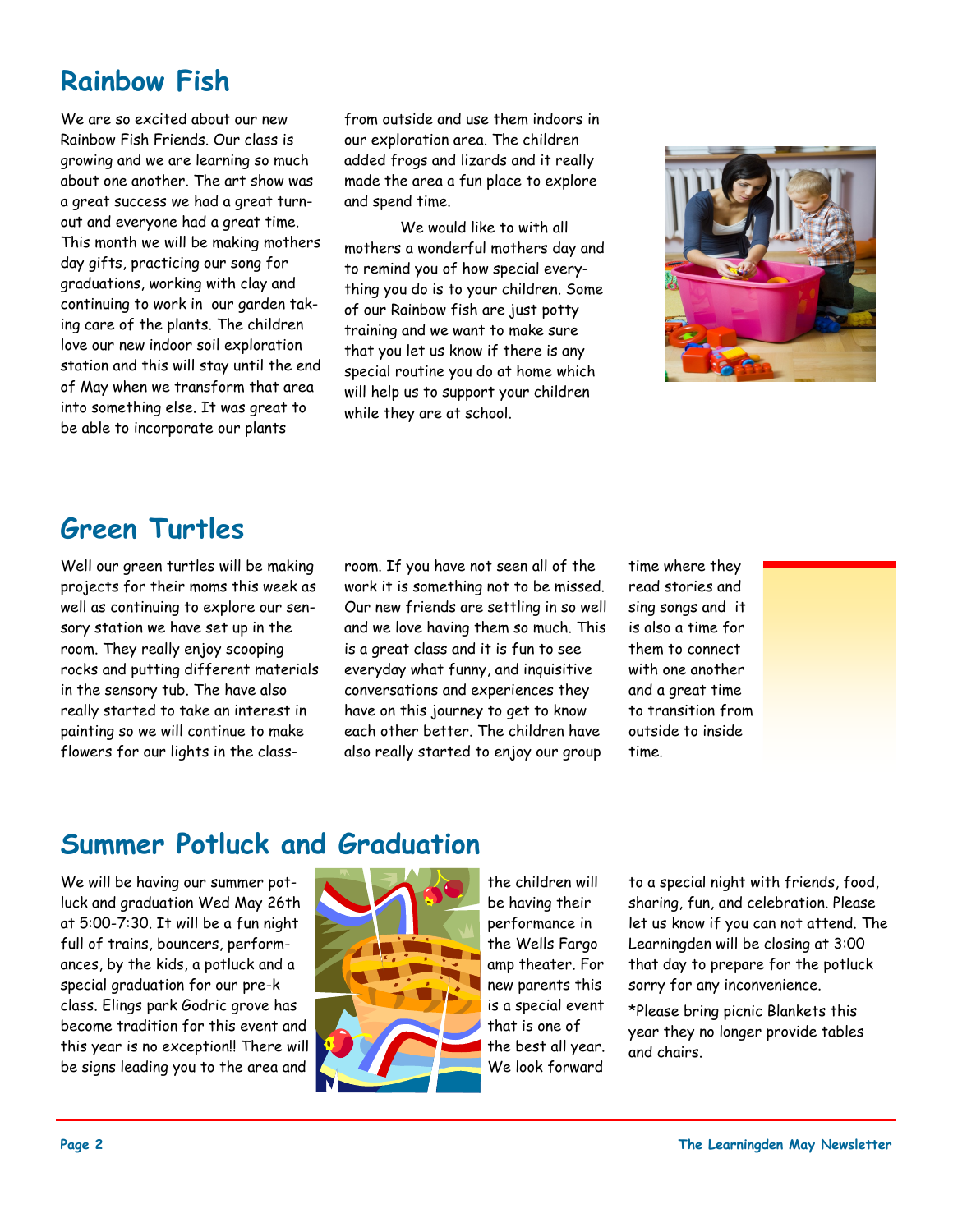## **Calendar and Wish List**

May—12th special guest speaker : Topic Transitioning to Kindergarten how to ensure your Childs success. Talk will be given by Beth Castleman MFT, Come and ask questions and learn valuable information. Child care provided community welcome.5:30- 6:30

May14th Rummage sale items due by 2:00pm

May15th Rummage sale– 9-1 at the school .

May15– Spring Fling at Padero Grill 11 -1 Benefits the Teddy Bear Cancer Foundation. If you are out that way stop and say hi to Karin!

May24th Cabi party for Moms Come enjoy, food drinks, fashion and fun!! 6:30pm

May26th-Summer Potluck and Graduation– 5:00 School closes at 3:00 potluck at Elings park. Bring a picnic Blanket because they no longer provide tables.

**Wish List Nothing!! Thank you for all** 



**Caption describing picture or graphic.**

**the wonderful donations in the last few months we now have tools fo our garden, plants, seeds, and cleaning wipes. We appreciate all the parents who donated and as of now we do not have a big** 

**need for anything!** 

### **Kindergarten Transition Talk**

The transition from preschool to kindergarten is invariably an exciting, wonderful time, and can be somewhat stressful for youngsters and their families as well. As thrilling as it is to support your child in making this important shift, the transition can be accompanied by considerable anxiety. This practical discussion lets parents know what to expect in terms of their children's reactions and the actual daily experience of kindergarten. The talk will include suggestions for summer activities and routines that will prepare children for their adjustment. Preparing and paving the way assures that the move from the security of the home or preschool "home" to the larger world of kindergarten and elementary school will go

smoothly for children and families alike.

Beth Kanne-Casselman, MEd, MFT, has a private psychotherapy practice serving families with young children, individuals, and couples.

May12th 530-630 Community, family and friends welcome. Child care provided with advance notice. Please let Karin or Erika k now if you will be needing child care.

#### **CAbi Party MAY 24th 6:30**

#### Hello Hot Mamas

We thought it is time for us Mom's to have some fun. So, this May our Learning Den Mom's and your girlfriends are invited to indulge in fabulous fashion, tasty food and wine . We are going to be treated to a unique girls' night, the CAbi way. A fashion "style show" will set the tone for a spectacular evening. If you are

not familiar with CAbi, we are all about women, fashion, philanthropy and fun. I will fill you in on the details at the show. For now, mark your calendars for May  $24^{th}$ , 6:30 p.m. and get the kids covered.



There is no pressure to buy, but I must warn you, Carol's clothes are hard to resist. Keep an eye out for your invitation via email and mail.

Oh, did I mention, we will hold a drawing for an item at 50% off… Location: 3205 Lucinda Lane, Sb. Ca 93105